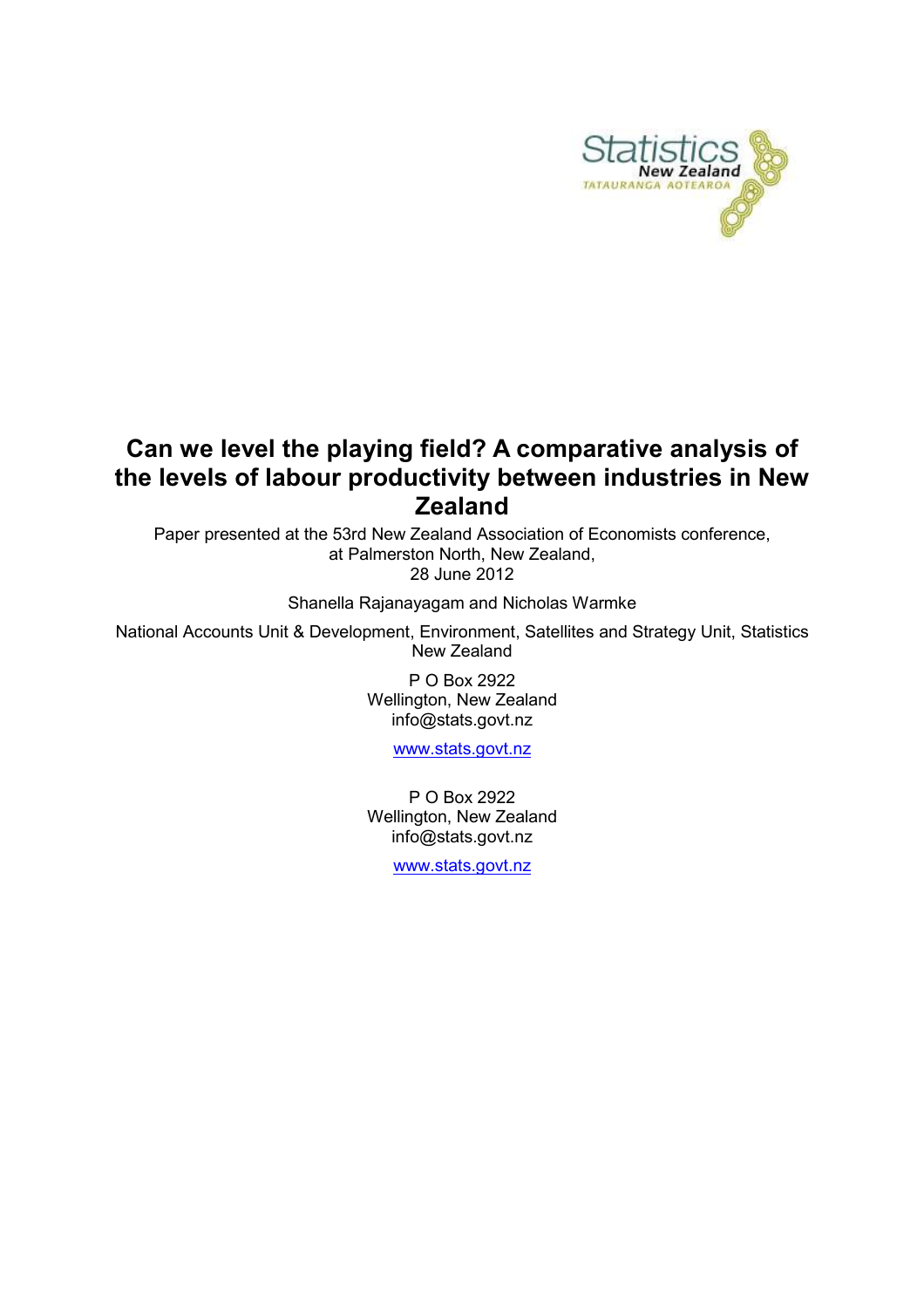

This work is licensed under the Creative Commons Attribution 3.0 New Zealand licence. You are free to copy, distribute, and adapt the work, as long as you attribute the work to Statistics NZ and abide by the other licence terms. Please note you may not use any departmental or governmental emblem, logo, or coat of arms in any way that infringes any provision of the **Flags**, Emblems, and Names Protection Act 1981. Use the wording 'Statistics New Zealand' in your attribution, not the Statistics NZ logo.

### Liability

The opinions, findings, recommendations, and conclusions expressed in this paper are those of the authors. They do not represent those of Statistics New Zealand, which takes no responsibility for any omissions or errors in the information in this paper.

#### **Citation**

Rajanayagam, S & Warmke, N (2012, June). *Can we level the playing field?* Paper presented at the NZAE Conference, Palmerston North, New Zealand Zealand.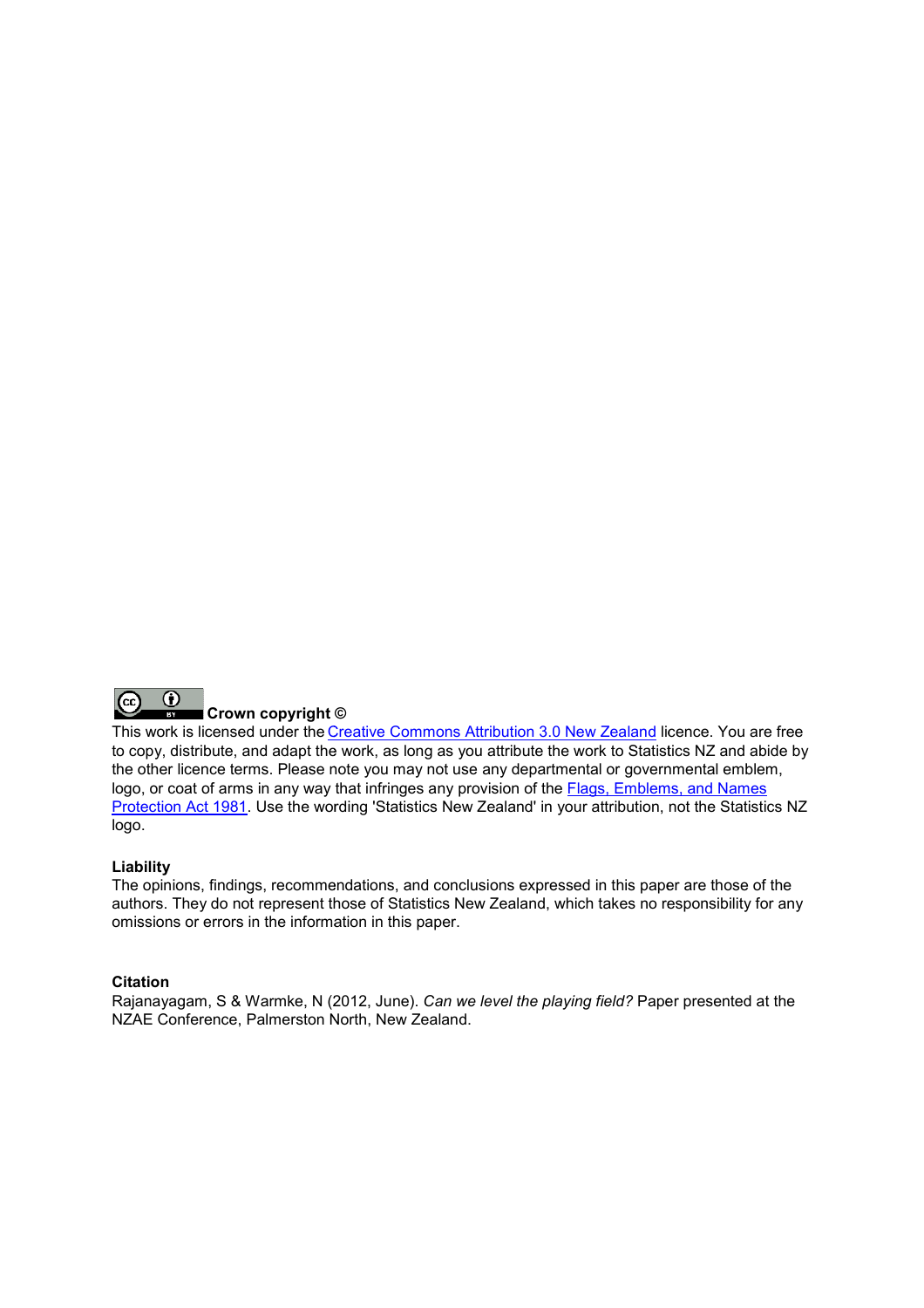# **Abstract**

Analysing labour productivity levels is important because it can help improve our understanding of New Zealand's productivity performance relative to other countries (notably Australia). In this paper, we use Statistics NZ's recently released information on levels of labour hours paid to carry out a shift-share analysis. Shift-share analysis enables us to recognise the shifts in employment among industries that have different levels of labour productivity. As the movement of resources (specifically labour) from low productivity to high productivity industries directly affects a nation's average productivity level, recognising these shifts is important to help explain the income gap with Australia. The results show that historically, New Zealand has been directing resources toward lower productive industries, and only in recent years have we begun to change our economic structure in a way that is conducive for overall productivity growth.

## Introduction

 $\overline{a}$ 

Since the release of the Organisation for Economic Co-operation and Development's (OECD) estimates of productivity growth in the OECD Productivity Database in 2004, international attention has turned towards productivity levels. Currently, several statistical agencies, international organisations, academic institutions, and private institutions<sup>1</sup> release estimates of labour productivity levels. While there are differences in the coverage and methods of these estimates, as well as a lack of international guidelines or best practices for the measurement of productivity levels across countries, efforts to standardise the differences in methodologies are ongoing.

Estimates of productivity growth serve as a measure of economic performance in many countries, and are therefore important for policy analysis. Productivity levels can provide additional information and insight than growth rates. In particular, they can highlight gaps between industries and "inform policy making in light of [possible divergence and], catch-up and convergence" (Van Ark & Timmer, p3, 2006).

Productivity is a measure of how efficiently inputs (capital and labour) are used within the economy to produce outputs. Productivity is commonly defined as a ratio of a volume measure of output to a volume measure of input. Growth in productivity means that an industry or economy can, for example, produce more output from the same amount of input, or the same level of output from fewer inputs. Labour productivity is the most widely used productivity measure. It is a single-factor<sup>2</sup> measure, meaning that it captures only one dimension of "how well the economy is doing in terms of transforming inputs into outputs" (Baldwin, Maynard, Tanguay, Wong, & Yan, 2005, p10). Labour productivity growth is important because it is closely related to gross domestic product (GDP) per capita. GDP per capita is a commonly used measure of living standards. Growth in GDP per capita can come from one of two sources (see figure 1):

 $^1$  United Kingdom's Office of National Statistics (ONS), United States Bureau of Labor Statistics, Statistics Canada, Eurostat, the International Labour Organisation, Groningen Growth and Development Centre, and the Conference Board.

 $2$  It is assumed that the reader has fundamental knowledge of how productivity is compiled and how to interpret partial measures of productivity. For more detail refer to Appendix 1.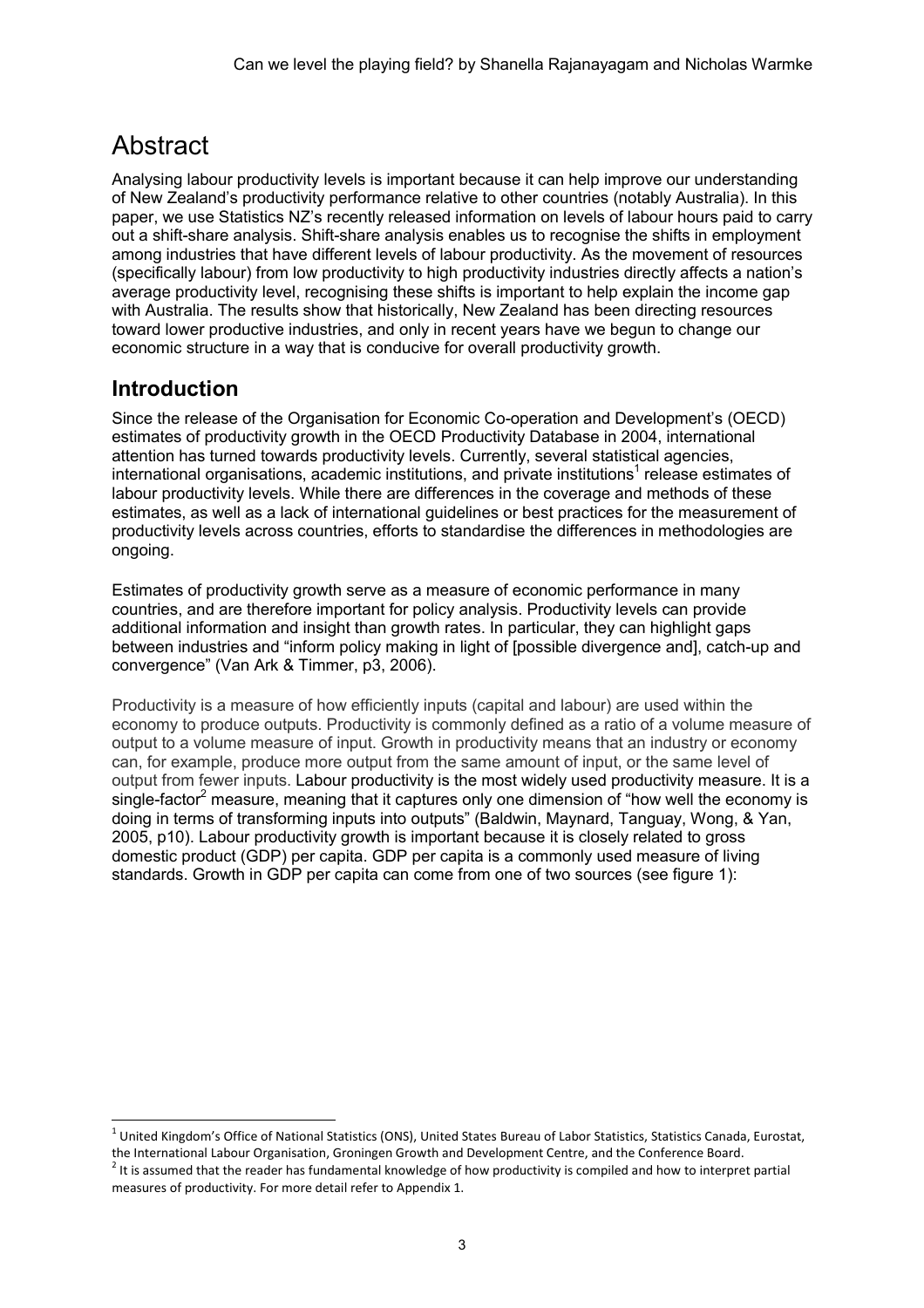

#### Figure 1 Decomposition of GDP per capita

Historically, productivity analysis in New Zealand using official statistics has focused on growth rates rather than levels. This is due to a number of factors:

- Until recently, only productivity growth rates were available from official statistics.
- Until recently, only productivity growth rates were available from official statisti<br>● Differences in the way inputs and outputs are measured across countries can invalidate cross-country comparisons of GDP per hour.
- Robust purchasing power parities at an industry level are not available.

In March 2012, Statistics NZ released information on levels of labour hours paid to supplement the official productivity growth series. Hours paid data enables the compilation of industry productivity estimates of GDP per hour paid, or productivity levels. Levels of labour hours paid are sourced from Statistics NZ's labour volume series. Like the productivity growth series, the levels of labour hours paid cover industries in the measured sector of the economy. country comparisons of GDP per hour.<br>ng power parities at an industry level are not available.<br>s NZ released information on levels of labour hours paid to supple<br>rowth series. Hours paid data enables the compilation of ind

Using the hours-paid data we can carry out a shift-share analysis to investigate how New Zealand's aggregate productivity growth rate can be affected by changes in the industrial composition of employment.<sup>3</sup> A shift-share analysis decomposes aggregate labour productivity growth into the contribution from productivity growth in each industry and the shift of employment between industries. This is important for understanding the income gap with Australia because output per capita differences can be traced back to the industry level.

In this paper we focus on the relationship between labour productivity growth and structural change in industries in New Zealand. Our analysis uses the levels of labour hours paid data, where hours paid are used as a proxy for employment. This paper is divided into five sections. 'Context' provides some background about this analysis and describes New Zealand's productivity problems. 'Industry labour hours paid' explains why aggregate labour differentials can be accounted for at the industry level. 'Methodology' outlines the theory and methodology used in shift-share analysis. 'Results' presents the results from our shift-share analysis. The final section outlines the implications of our results for narrowing the income gap with Australia, and suggests possible extensions and future work. share analysis decomposes aggregate labour productivity<br>ductivity growth in each industry and the shift of employme<br>for understanding the income gap with Australia because<br>traced back to the industry level.<br>ship between la

## Context

Analysing levels of labour productivity is of special interest to New Zealand because they can help improve our understanding of New Zealand's productivity performance relative to other countries (notably Australia). The 2025 Taskforce (2009) approximated that Australian incomes analysis. The final section outlines the implications of our results for narrowing the income gap<br>with Australia, and suggests possible extensions and future work.<br>**Context**<br>Analysing levels of labour productivity is of sp To close this gap, the Taskforce identified labour productivity as a key driver to increasing our production per capita. Figure 2 indicates the extent of this gap. In 2010, GDP per capita in US dollars for 2005 (ie in constant prices and purchasing power parity exchange rates based on the

<sup>&</sup>lt;u>and the mand of the mandal sequence</u><br>and the use of the sequence of the sequent of the same of the sequent.  $\overline{a}$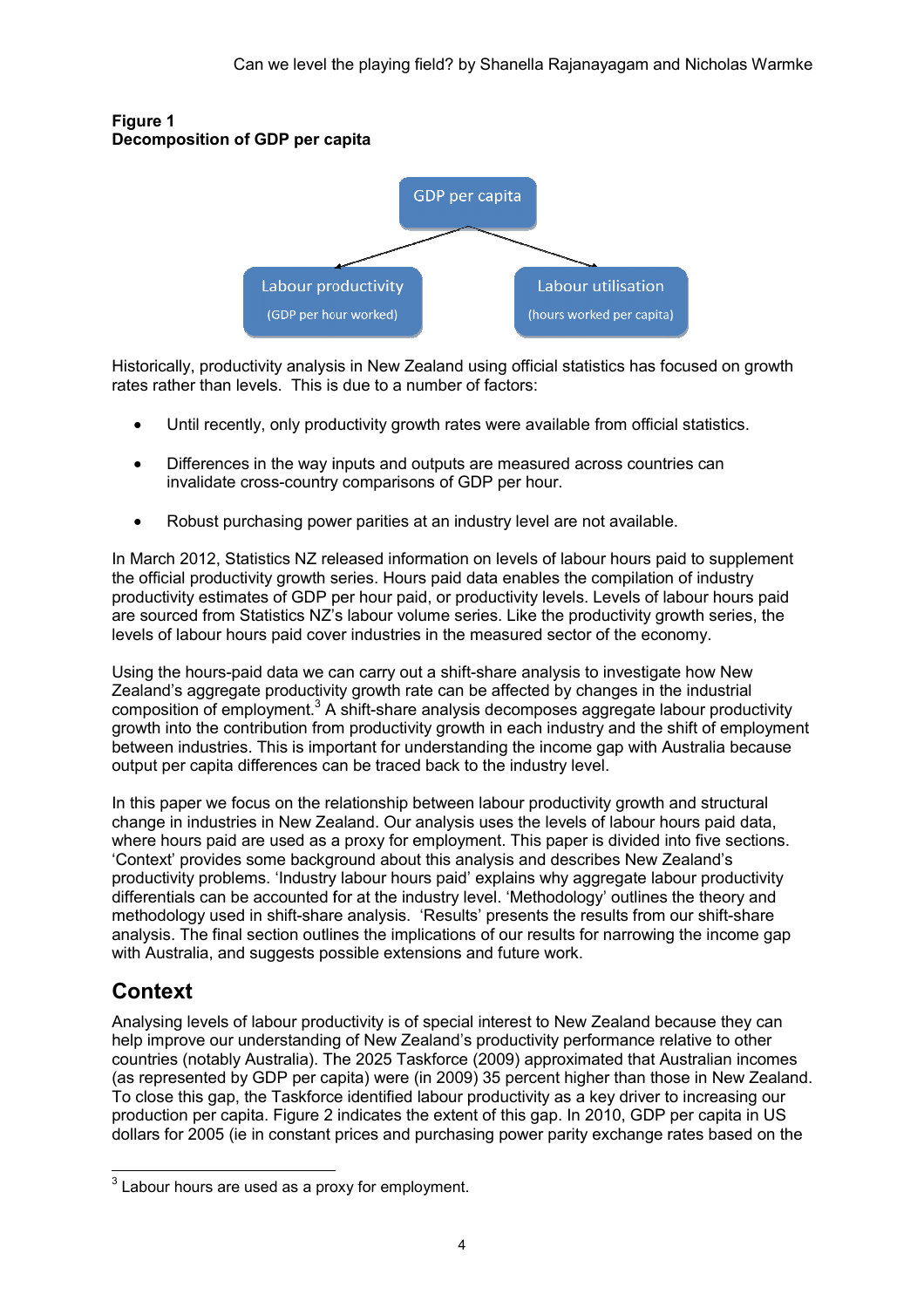reference year 2005) was \$36,570 in Australia (the sixth highest of OECD countries) and \$25,306 in New Zealand (the 23rd highest of OECD countries). To close the gap New Zealand would have to raise its labour productivity growth rate to around 3 percent or more, per year.

## Figure 2 Australia and New Zealand GDP per capita gap



1. Calendar years in constant prices using purchasing power parity exchange rates based on reference year 2005.

Source: OECD

At the aggregate level, levels of labour productivity can be combined with measures of labour utilisation to provide information on cross-country differences in per capital income levels (Van Ark & Timmer, 2006, p8). Figure 2 outlines a decomposition of the gap between New Zealand and Australia GDP per capita growth into these two components (Statistics NZ, 2010).

### Figure 3



Source: OECD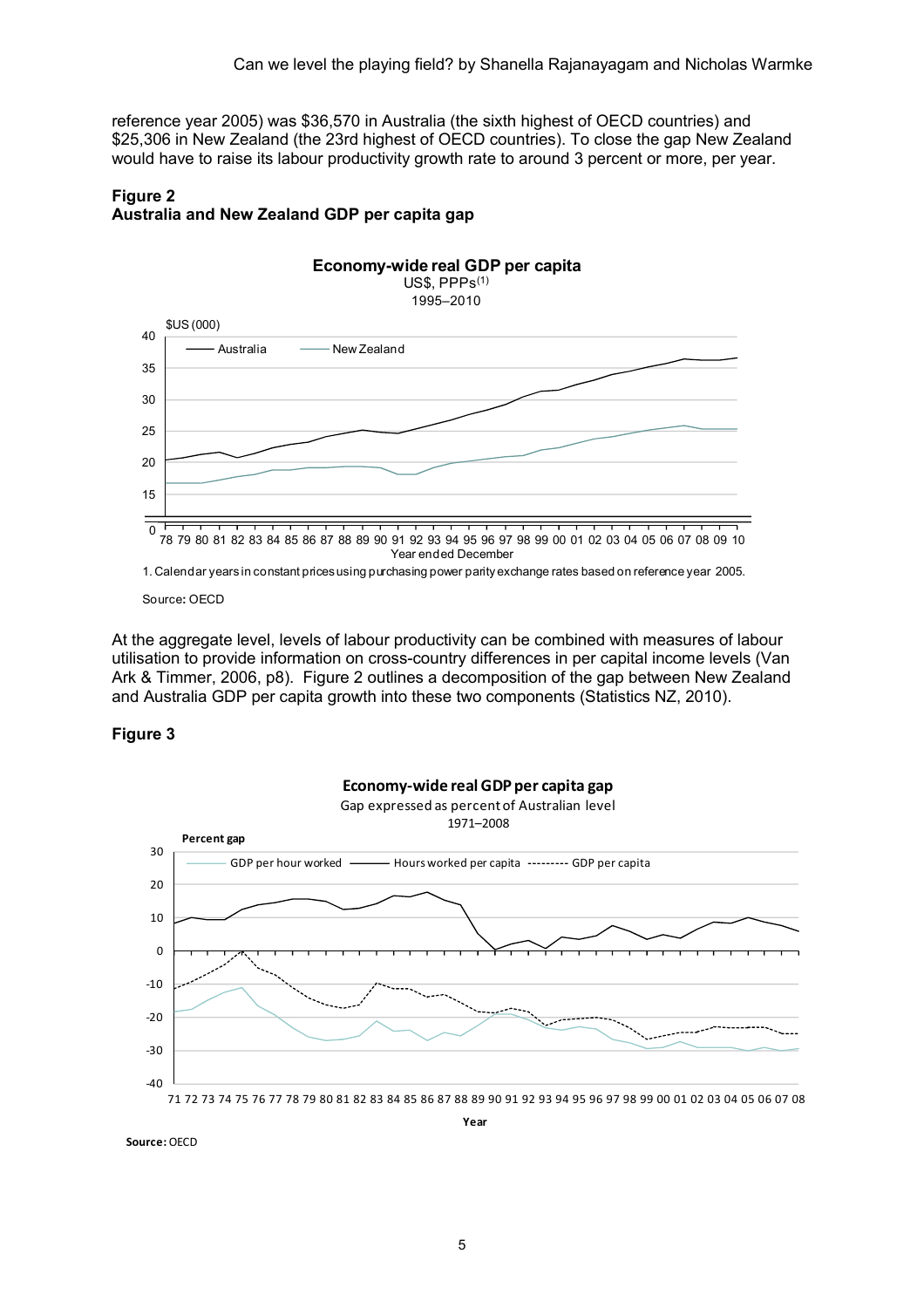The above graph shows that empirically, holding all else equal, the divergence in labour productivity growth has been the key determinant of the gap in GDP per capita between New Zealand and Australia (Mason & Osborne, 2007).

At the industry level, differences in labour productivity levels indicate the potential for catch up relative to productivity leaders. The differentials capture differences in technology, intangibles, human capital, quality of capital, and capital intensity (Van Ark & Timmer, 2006, p8).

## Industry labour hours paid

GDP per capita differences (and aggregate productivity differences) can be traced back to the industry-level. This is because aggregate labour productivity growth can be disaggregated to contributions from each industry. Aggregate labour productivity growth can be expressed as the weighted contribution of industry labour productivity growth plus a residual that reflects the effect of the reallocation of hours between industries. This implies that the overall productivity growth rate reflects not only the rate of growth of productivity in individual industries, but also the change in the industrial composition over time (Biatour, Fiers, Kegels, & Michel, 2007, p32). Productivity developments at the industry-level allow us to identify the main drivers of labour productivity growth at the aggregate level.

Statistics NZ's labour hours paid data is an hours-paid measure which covers industries in the measured sector<sup>4</sup> of the economy. Levels of labour hours paid are sourced from Statistics NZ's LVS. This series was the preferred source for an official industry labour hours-paid series because the LVS provides a more robust measure of labour hours at the industry level (Statistics NZ, 2012).

Hours paid data enables the compilation of industry productivity estimates of GDP per hour paid, or productivity levels. However, it is important to note that interpreting a measure of labour productivity levels that is based on hours-paid should be done alongside a productivity growth series. This is because growth rates enable labour productivity growth to be decomposed into contributions from capital deepening, and growth in multifactor productivity (MFP). A labour productivity level series does not factor in other inputs.

In general, average productivity levels vary considerably by industry. Analysis using the labour hours paid data has shown that from 2000 to 2010, GDP per hour paid in the measured sector increased from \$32.0 to \$36.3<sup>5</sup> (see figure 3). Over this period, the differences in labour productivity levels between the high- and low-productive industries was substantial. In 2010, GDP per hour paid was highest in the communication services industry (over five times that of the measured sector); followed by electricity, gas and water supply; and mining. The top three performers in 2010 were also the industries with the highest levels of labour productivity in 2000. In contrast, accommodation, cafes, and restaurants recorded the lowest level of labour productivity throughout the 2000–10 period. Construction recorded the second lowest level of labour productivity in 2010, followed by retail trade; and personal and other community services (Statistics NZ, 2012).

A key reason for these differences are the varying rates of capital intensity between the low productive and high productive industries. For example, the highly labour productive communication services industry is highly capital intensive with relatively little labour input. In contrast, the lower productive industries such as accommodation, cafes, and restaurants and cultural and recreational services have been experiencing a decline in capital available per worker from 2007 (Statistics NZ, 2012). Moreover, industries such as agriculture, forestry, and fishing; construction; and retail trade also recorded relatively low levels of labour productivity in 2000 and 2010. Again, this is predominantly due to the relative labour-intensive nature of these industries.

<sup>4&</sup>lt;br><sup>4</sup> See the Methodology section for industry coverage of the measured sector.

<sup>&</sup>lt;sup>5</sup> GDP (or value added) per hour paid is expressed in 1995/96 New Zealand dollars.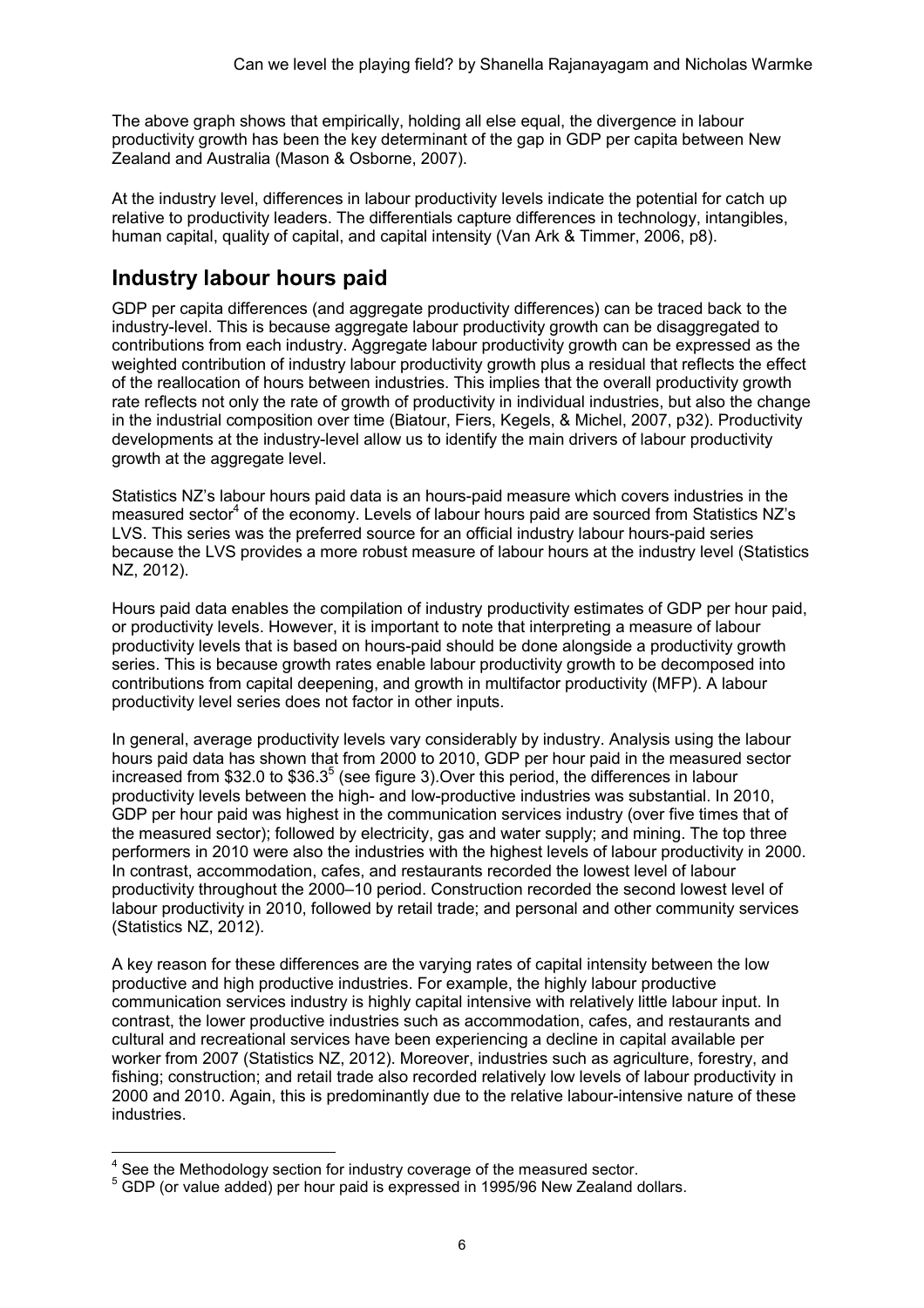### Figure 4

 $\ddot{ }$ 



Source: Statistics New Zealand

Industry-level analysis of labour productivity also illustrates how a nation's aggregate productivity growth rate can be affected by changes in the industrial composition of employment (where labour hours are used as a proxy for employment). For example, while the labour productivity levels for the top performing industries were markedly high in New Zealand, these industries remain relatively small in terms of their current-price GDP proportions and labour hours share. Therefore, they have less impact on the aggregate labour productivity level. Previous analysis revealed that the property and business services industry is the largest industry for which labour productivity is compiled in New Zealand. Therefore, although it is not a stand-out performer (it recorded labour productivity that was only 22 percent higher than for the measured sector), the large weight of this industry means that its productivity growth provides a strong positive contribution to aggregate labour productivity (Statistics NZ, 2012).

In addition, the sectoral structure in New Zealand has changed considerably over the last century. For instance, agriculture (which has traditionally been important to New Zealand), is now providing a declining contribution to GDP (see figure 4), as is the case in most OECD countries<sup>6</sup> (Ministry of Economic Development, 2011). The share of the goods-producing sector<sup>7</sup> in New Zealand has also been decreasing over the past 20 years – reflecting the relative decline in manufacturing's economic contribution and the sector's minimal labour productivity growth. Despite this, manufacturing had the highest share of hours paid in the measured sector in 2007, as well as a similar proportion of GDP to its share of hours paid. In contrast, the share of the service-sector has been expanding, indicating the high weight the service industries have in the

 $6$  Agriculture, forestry, and fishing has a markedly higher share of hours paid than of GDP reflecting its labour-intensive nature.

 $7$  The goods-producing sector comprises these ANZSIC96 industries: manufacturing; electricity, gas, and water supply; and construction.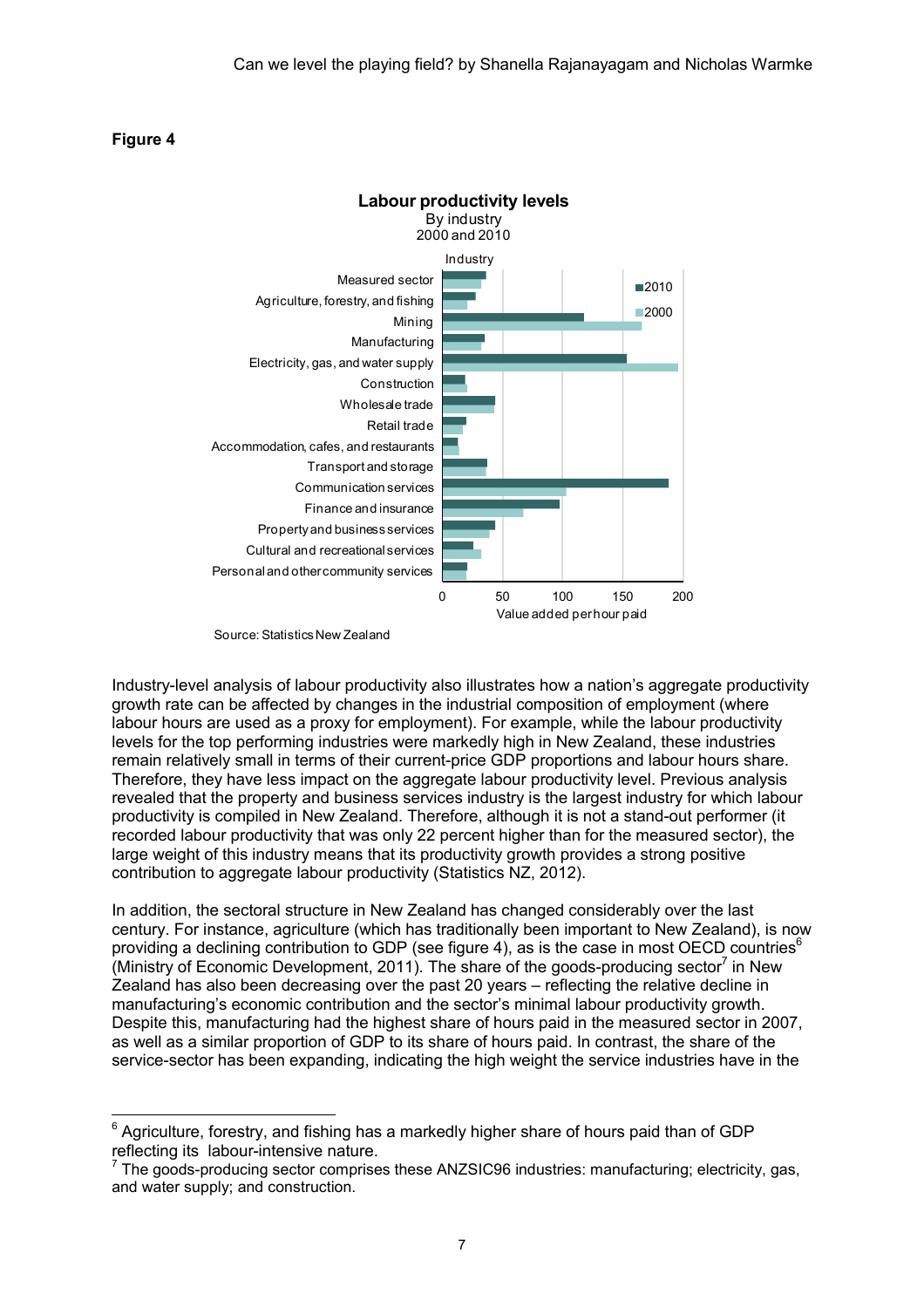measured sector. For instance, the property and business services industry recorded the highest share of GDP in 2007.<sup>8</sup>

## Figure 5



Industry share of measured sector GDP and hours paid 2007

## **Methodology**

To empirically investigate how aggregate productivity is mechanically linked to differential levels of labour productivity and the reallocation of labour between industries, shift-share analysis can be employed. Shift-share analysis was first introduced by Fabricant (1942) to study the relationship between productivity and the movement of labour. Today, the method is frequently used by economic historians, economic geographers, trade analysts, and industrial economists to decompose overall productivity growth.

The relationship between the economic structure of a country and its productivity growth can help explain why some countries enjoy higher rates of productivity growth compared with other countries. Traditionally, those nations that specialise in technologically progressive industries tend to have higher rates of productivity growth, as opposed to those who undertake relatively low-tech activities (Fagerberg, 2000, p394). This may imply slower growth in welfare in the latter. In this case, it is in a country's best interest to change its pattern of specialisation towards more productive (and promising) industries.

Salter (1960) investigated the role of technical change on productivity and found that the scope for technological productivity advancement differed significantly across industries. This implied that "a flexible structure of production is an important element in the high rate of productivity increase, for it allows an economy to rapidly redistribute its resources so as to take maximum advantage of changing patterns of technological progress" (Salter, 1960, p9). Salter's empirical analysis of productivity growth in the United Kingdom in the first half of the 20th century showed that this flexibility (that is, the ability to undertake structural change) is equally important as

 $\overline{a}$  $8$  The industry's larger share of GDP than share of hours paid reflects its relative capital-intensive nature.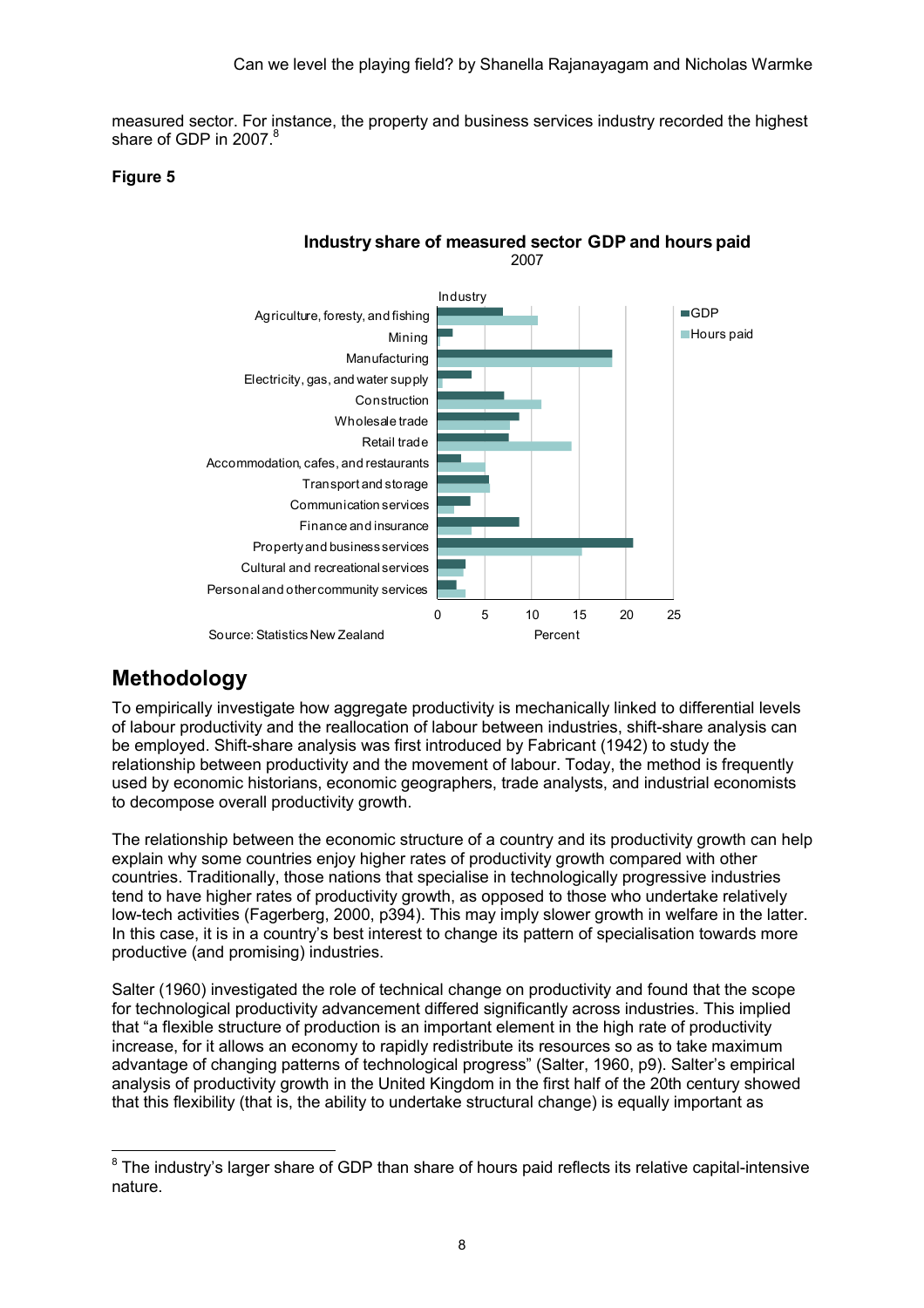productivity increases within individual industries. Furthermore, the growth accounting literature also emphasises "structural change as a major impetus to growth" (Fagerberg, 2000, p394).

More recently, Fagerberg (2000) investigated the impact of specialisation and structural changes on productivity growth in manufacturing. This stems from the evidence of several theoretical models, which now suggest that countries that specialise in technologically progressive industries will enjoy higher growth rates than other countries (see Massell, 1961). Fagerberg used a sample of 39 countries and 24 industries for the period 1973–1990. The results found that while structural change has not encouraged growth in productivity, the countries that increased their presence in the electronics industry (the technologically most progressive industry in this period) experienced higher productivity growth than other countries.

## Shift-share theory

Shift-share analysis decomposes aggregate labour productivity growth between two years into two main effects:

- 1. a within-industry effect
- 2. a between-industry effect.

The within-industry effect measures the contribution of growth within individual industries to aggregate labour productivity growth. The contribution is weighted by the share of these industries in total hours paid.

The between-industry effect represents the shifts in hours paid shares among industries with differing rates of labour productivity growth. It is important to note that the change over time in the industry composition of labour inputs (hours paid) can have both static and dynamic effects on overall labour productivity. This is because industries not only differ in their productivity levels, but also in their productivity growth rates. Therefore, the between-industry effect can be broken down into a static-shift effect and a dynamic-shift effect. The between-industry effect will be negative if some industries that increase productivity faster than average have declining shares of employment.

The between-industry effect can be decomposed further into:

- a static-shift effect
- a dynamic-shift effect.

The static-shift effect weights the changes in hours paid shares with the level of productivity in the previous year. The static-shift effect will be positive if there is a net shift in hours paid shares to high productive industries. Therefore, this effect reflects the ability of a country to move resources from low to high productivity industries.

The dynamic-shift effect (also known as the interaction-effect) weights the change in hours paid shares with the change in labour productivity. In general, the dynamic-shift effect reflects "the ability of a country to reallocate its resources towards industries with rapid productivity growth" (Fagerberg, 2000, p402). It will be positive if the fast-growing labour productivity industries also increase their share of employment. A positive dynamic-shift effect supports the structural bonus hypothesis which postulates "a positive relationship between structural change and economic growth, based upon the assumption that during the process of economic development, economies upgrade from industries with comparatively low to those with a higher value added per labour input" (Peneder, 2003, p2). A reallocation of labour hours toward industries with higher productivity levels occurs because firms in these industries can afford to pay higher wages and therefore, attract higher-skilled, mobile workers.

In this paper we apply the same methodology as presented in Fagerberg (2000). Our choice of labour input is labour hours paid, and output. Total labour productivity can be decomposed as follows: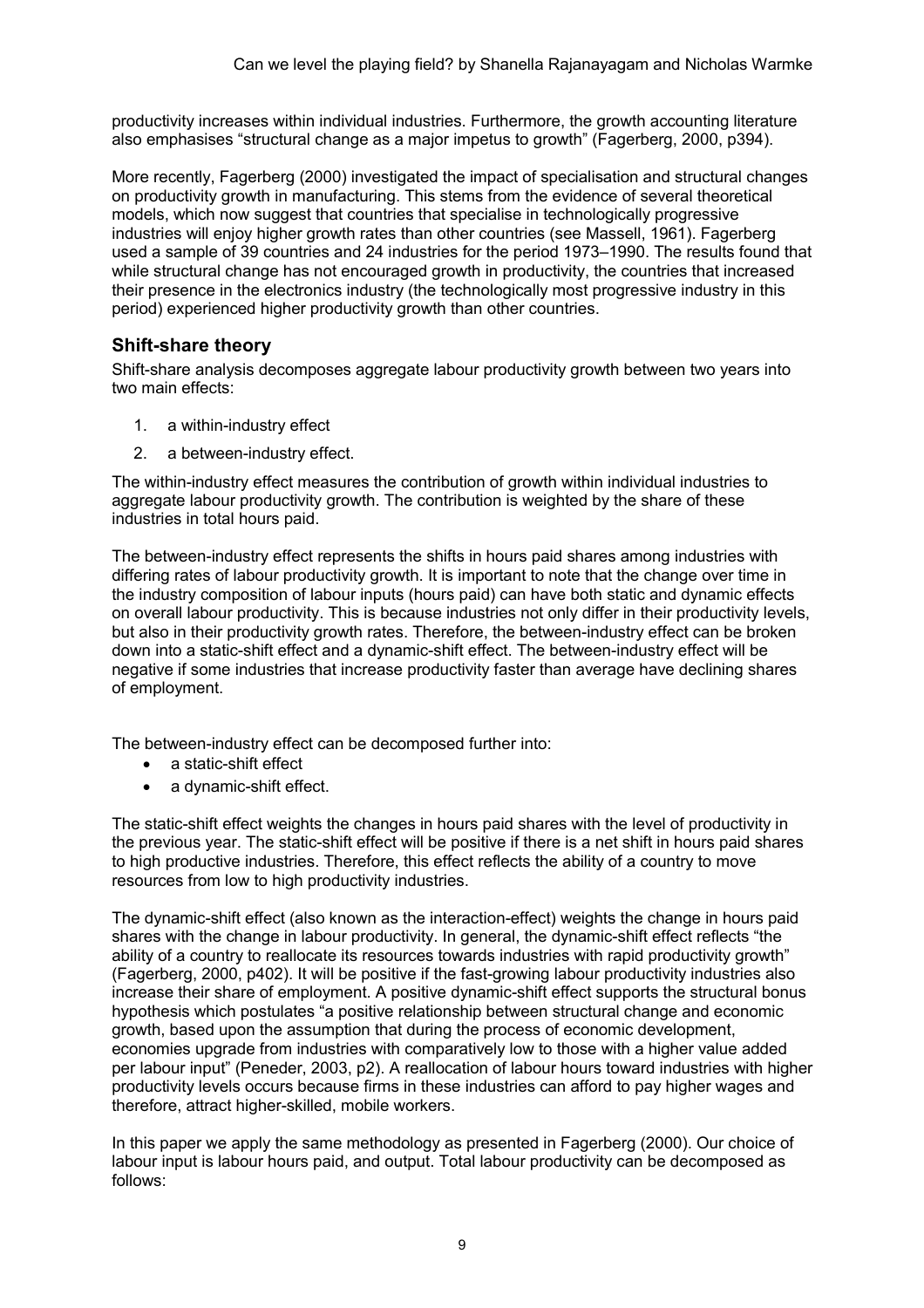Define labour productivity as:  $=\frac{Y}{H}$ , where Y is value added and H is labour hours paid. In a time perspective:  $LP_{I,t} = \frac{Y_{I,t}}{H_{t,t}}$  $\frac{H_{l,t}}{H_{l,t}},$ where  $t$ =final year,  $t - 1$ =base year, and I=sum over industries i.

Therefore growth in labour productivity is given by:

(1)

$$
\Delta LP = \frac{LP_{I,t} - LP_{I,t-1}}{LP_{I,t-1}}.
$$

We define the share of industry  $|i\rangle$  in total measured sector labour hours paid as:  $S_{i,t} = \frac{H_{i,t}}{H_{i,t}}$  $\frac{H_{l,t}}{H_{l,t}}$ . This gives us:

(2)

Table 1

$$
\Delta LP\n= \frac{\sum_{i=1}^{n} (LP_{i,t} - LP_{i,t-1}) S_{i,t-1} + \sum_{i=1}^{n} (S_{i,t} - S_{i,t-1}) LP_{i,t-1} + \sum_{i=1}^{n} (LP_{i,t} - LP_{i,t-1}) (S_{i,t} - S_{i,t-1})}{LP_{l,t-1}},
$$

where:

- the first term on the numerator is the within-industry effect
- the second term on the numerator is the static-shift effect
- the third term on the numerator is the dynamic-shift effect
- and the second and third terms combined is the between-industry effect.

We carry out a dynamic shift-share analysis of labour productivity growth for the seven growth cycles over 1978–2010. Breaking the time series down into growth cycles allows for more meaningful comparisons between sub-periods. The final growth cycles selected also took into account the economic events throughout the series, which justified the cycles generated from the Hodrick-Prescott filter.<sup>9</sup>

Our analysis is based on the disaggregation of 14 industries in the measured sector. The industry coverage is shown in table 1.

| <b>Productivity industry coverage</b> |                                            |  |  |  |  |
|---------------------------------------|--------------------------------------------|--|--|--|--|
| <b>Measured sector industries</b>     | <b>Omitted industries</b>                  |  |  |  |  |
| A Agriculture, forestry, and fishing  | LB Ownership of occupied dwellings         |  |  |  |  |
| <b>B</b> Mining                       | M Government administration and<br>defence |  |  |  |  |
| C Manufacturing                       | N Education                                |  |  |  |  |
| D Electricity, gas, and water supply  | O Health and community services            |  |  |  |  |
| F Wholesale trade                     |                                            |  |  |  |  |
| G Retail trade                        |                                            |  |  |  |  |
|                                       |                                            |  |  |  |  |

## Productivity inductor coverage(1)

<sup>9&</sup>lt;br><sup>9</sup> Statistics NZ investigated a number of univariate filters to generate cycles over the series, and ultimately the Hodrick-Prescott filter was seen as the most appropriate approach (see Statistics NZ, 2007 for more detail about the methodology for calculating growth cycles).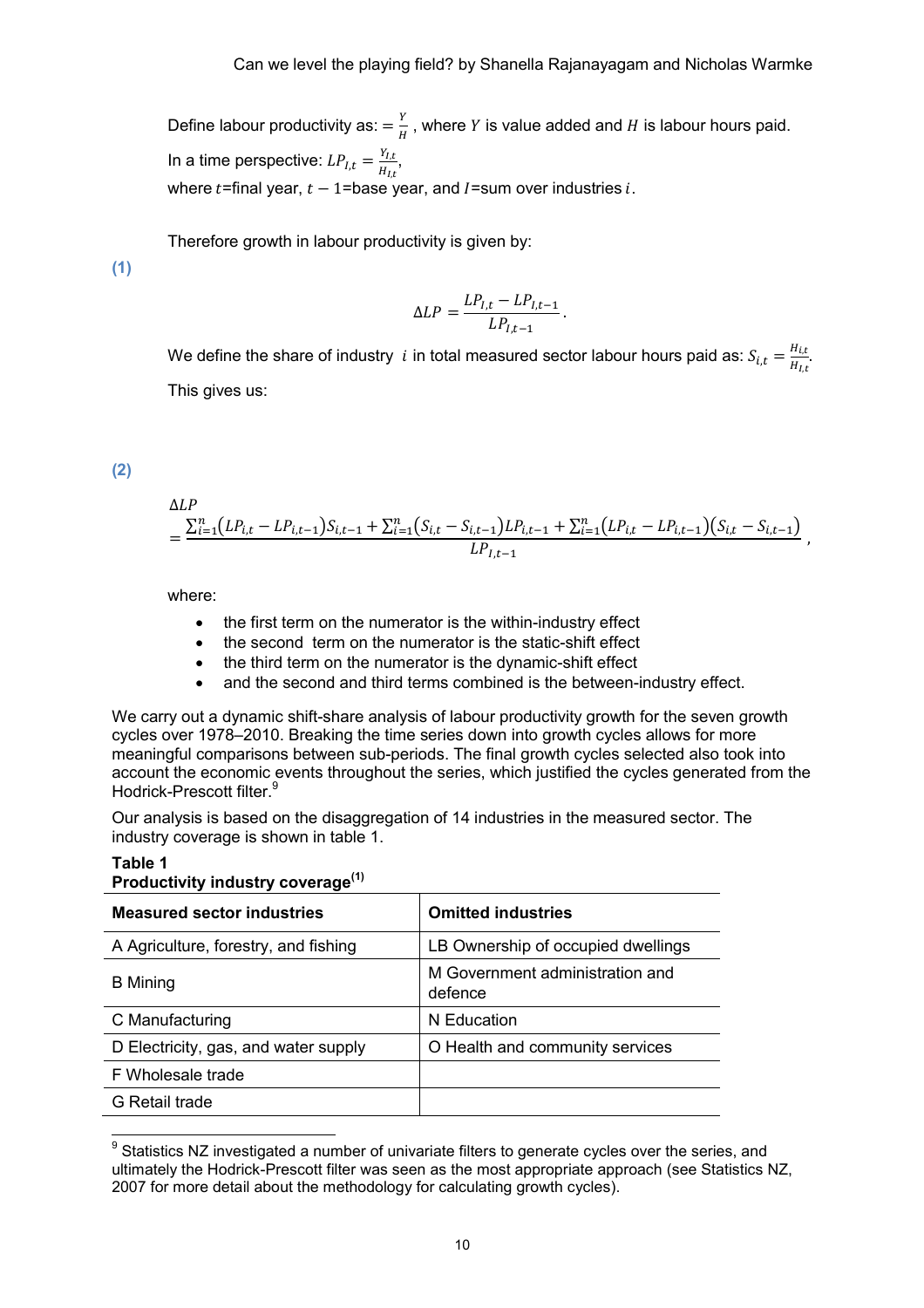| H Accommodation, cafes, and<br>restaurants          |  |
|-----------------------------------------------------|--|
| I Transport and storage                             |  |
| J Communication services                            |  |
| K Finance and insurance                             |  |
| L Property and business services <sup>(2)</sup>     |  |
| P Cultural and recreational services <sup>(2)</sup> |  |
| Q Personal and other community<br>services $(2)$    |  |

1 Based on the Australian and New Zealand Standard Industrial Classification 1996 (ANZSIC96). 2 Included from 1996 in the measured sector

#### Source: Statistics New Zealand

This level of industry detail was selected because the data used to compile labour-input estimates for working proprietors (self-employed) are of a better quality at a more-aggregated industry level. While the growth series are representative at a slightly more-detailed industry level, the level of labour volume tends to be less reliable.

Statistics NZ's labour hours paid data are released for the time series 2000–10. The end-point of the series coincides with the final year of the industry productivity growth series. The series are available for this period for several reasons:

- the Linked Employer-Employee Data (LEED)-based labour volume series (LVS) starts in 2000, and offers a more reliable estimator of working-proprietor counts than the data sources used before 2000
- industry-level Household Labour Force Survey data are not used extensively from this time
- the final year in which detailed LEED data is available for both employees and working proprietors is 2010.

To compute growth in labour productivity before 2000, we used the industry labour volume growth rates previously published by Statistics NZ to estimate hours paid from 1978–2000.

## Results

Table 2 shows the results of a dynamic shift-share analysis of labour productivity growth. The change in each growth cycle is calculated as the arithmetic mean of year-on-year percentage changes within each cycle.

## Table 2

|           |                  |                 | Between-industry effect |               |                 |  |  |
|-----------|------------------|-----------------|-------------------------|---------------|-----------------|--|--|
|           | Growth in Labour | Within-industry | Static-shift            | Dynamic-shift | Total between-  |  |  |
| Cycle     | Productivity     | Effect          | effect                  | effect        | industry effect |  |  |
| 1978-82   | 1.9              | 1.8(95)         | 0.0(0)                  | 0.0(0)        | 0.1(5)          |  |  |
| 1982-85   | 1.2              | 1.2(100)        | 0.0(0)                  | 0.0(0)        | 0.0(0)          |  |  |
| 1985-90   | 3.4              | 3.4(100)        | 0.1(3)                  | $-0.1(-3)$    | 0.0(0)          |  |  |
| 1990-97   | 3.0              | 2.5(83)         | $-2.4(-80)$             | 2.8(93)       | 0.4(13)         |  |  |
| 1997-2000 | 2.7              | 3.4(126)        | $-0.5(-19)$             | $-0.2(-7)$    | $-0.7(-26)$     |  |  |
| 2000-06   | 1.7              | 1.8(106)        | 0.0(0)                  | $-0.1(-6)$    | $-0.1(-6)$      |  |  |
| 2006-10   | 0.8              | 0.7(88)         | 0.2(25)                 | 0.0(0)        | 0.2(25)         |  |  |

### Dynamic shift-share analysis of labour productivity growth (1)(2)

1 Percent

2 Figures in parentheses are the percentage share of overall growth in labour productivity.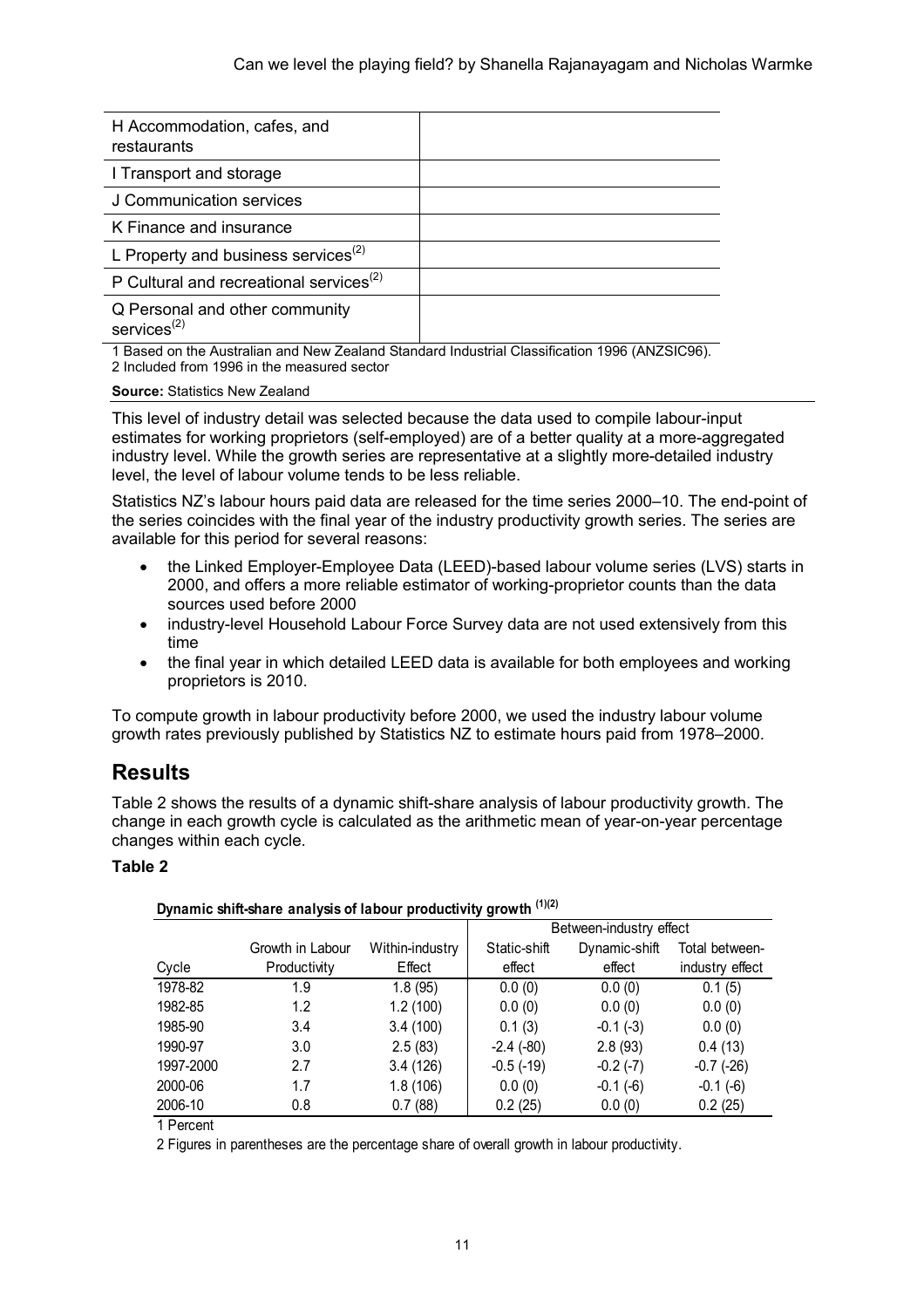The results indicate that aggregate growth in labour productivity is largely accounted for by productivity growth within individual industries (the within-effect). This implies that labour productivity within industries is a more predominant source of overall labour productivity growth than the effect of employment shifts between industries or sectors.



### Figure 6

The within-effect remained positive throughout the time series. Table 3 shows the contribution of various industries to the within-effect. From 1985–97, the most significant positive contributor to the within-effect was the agriculture, forestry, and fishing industry. This industry has traditionally been important to the New Zealand economy and has experienced rising output over time. However, the hours-paid share of this industry in the measured sector has been rapidly declining over time (see table 4).

The between-industry effect is positive for most of the seven growth cycles, recording negative values only in the 1997–2000 and the 2000–06 periods. The positive between-industry effect in the most recent cycle (2006–10) indicates a shift of labour input towards industries with a high level of labour productivity. This means that after nearly a decade of directing resources toward lower productive industries, New Zealand has now begun to change its economic structure in a way that is conducive for overall productivity growth.

In the most recent cycle (2006–10) the industries that recorded decreases in their labour productivity were:

- manufacturing (down 0.1 percent)
- construction (down 0.1 percent)
- wholesale trade (down 0.1 percent).

The decline in manufacturing is the driving factor behind the minimal growth (0.8 percent) in aggregate labour productivity for this cycle. This is because manufacturing continues to be the largest industry in New Zealand since the productivity series began in 1978 (contributing 14.9 percent to GDP). However, its hours-paid share has been rapidly declining over time. Therefore, the negative impact of low labour productivity growth in the manufacturing industry on aggregate productivity growth is slightly offset by this industry experiencing declining labour input shares while at the same time, becoming less productive. In this case, the between-industry effect is positive and structural change has a positive impact on overall growth.

In contrast, the construction and wholesale trade industries appear to have increasing labour shares. However, their contribution to overall labour productivity growth is minimal due to their shares being relatively small. In general, less productive industries tend to experience slight increases in their employment shares. This is because such industries are often stagnant and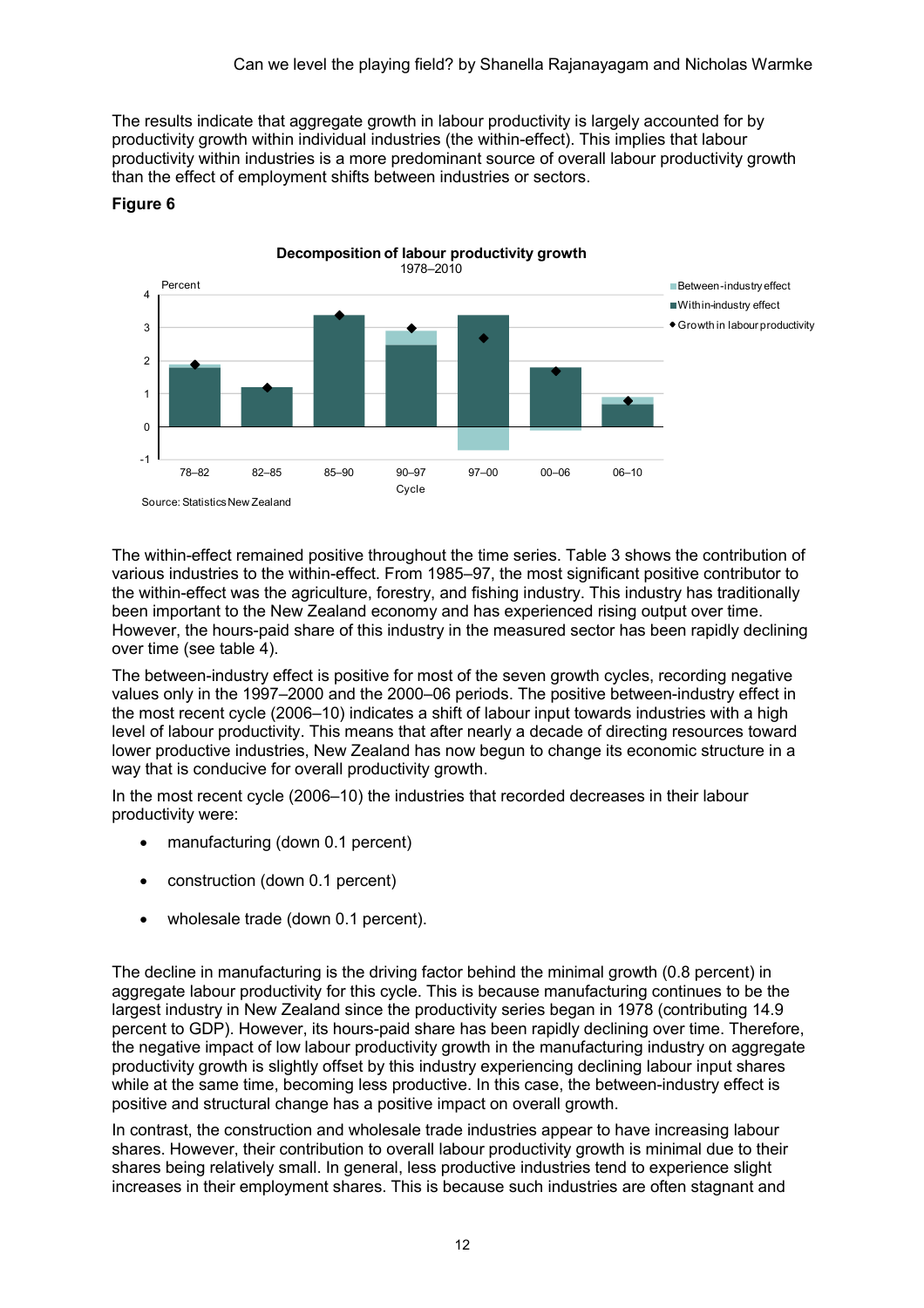less progressive. Thus, their low productivity growth means that they automatically have higher labour requirements.

In general, industries that have increased their employment share over time are those in the service sector. In particular, the property and business services industry (L) had the secondlargest share of measured sector hours in 2010 (16.0 percent), just behind manufacturing (16.8 percent). However, since 1996, the service industries have made minimal contributions to the within-effect. This implies that the reason for the slow-down in New Zealand's productivity growth is the smaller gains from productivity in the service industries given the increasing share of employment in this sector. Therefore, services should be the priority sector in efforts to raise productivity growth in New Zealand.

#### Table 3

#### Decomposition of the within-industry effect by industry

Contribution over cycles 1978–2010

|                                                                                                                                                           |         |         |         | Cycle   |                   |        |         |
|-----------------------------------------------------------------------------------------------------------------------------------------------------------|---------|---------|---------|---------|-------------------|--------|---------|
|                                                                                                                                                           | 1978-82 | 1982-85 | 1985-90 | 1990-97 | 1997-2000 2000-06 |        | 2006-10 |
| Within-Effect <sup>(1)</sup>                                                                                                                              | 1.8     | 1.2     | 3.4     | 2.5     | 3.4               | 1.8    | 0.7     |
| Agriculture, forestry, and fishing                                                                                                                        | 0.3     | 0.0     | 0.8     | 0.7     | 0.0               | 0.3    | 0.1     |
| Mining                                                                                                                                                    | $-0.2$  | 0.2     | 0.1     | 0.2     | 0.0               | $-0.1$ | 0.0     |
| Manufacturing                                                                                                                                             | 0.7     | 0.8     | 0.8     | 0.3     | 0.7               | 0.4    | $-0.1$  |
| Electricity, gas, and water supply                                                                                                                        | 0.2     | 0.1     | 0.2     | 0.3     | 0.5               | $-0.1$ | 0.0     |
| Construction                                                                                                                                              | 0.2     | 0.1     | 0.1     | 0.0     | 0.0               | 0.0    | $-0.1$  |
| Wholesale trade                                                                                                                                           | 0.1     | $-0.2$  | 0.2     | $-0.2$  | 0.6               | 0.1    | $-0.1$  |
| Retail trade                                                                                                                                              | 0.0     | $-0.3$  | 0.1     | 0.1     | 0.2               | 0.2    | 0.1     |
| Accommodation, cafes, and restaurants                                                                                                                     | $-0.1$  | $-0.1$  | 0.0     | 0.0     | 0.0               | 0.0    | 0.0     |
| Transport and storage                                                                                                                                     | 0.1     | 0.3     | 0.6     | 0.4     | 0.1               | 0.0    | 0.0     |
| Communication services                                                                                                                                    | 0.1     | 0.1     | 0.5     | 0.6     | 0.7               | 0.5    | 0.4     |
| Finance and insurance                                                                                                                                     | 0.2     | 0.1     | 0.0     | 0.3     | 0.7               | 0.3    | 0.4     |
| Property and business services <sup>(2)</sup>                                                                                                             |         |         |         | $-0.1$  | $-0.2$            | 0.3    | 0.2     |
| Cultural and recreational services <sup>(2)</sup>                                                                                                         |         |         |         | 0.0     | 0.0               | $-0.1$ | 0.0     |
| Personal and other community services <sup>(2)</sup><br>المتمازلة وبالمستمر والمتمازيات والمناطر والمتواطن والمستور والمستحدث والمستقاد المستور والمسارية |         |         |         | 0.0     | 0.2               | 0.0    | 0.0     |

1 Industry percentages are not additive due to rounding.

2 Included in the measured sector from 1996 on.

### Table 4

Share of measured sector hours paid

Average share over cycles 1978–2010

|                                                                                           |         |         |         | Cycle   |           |         |         |
|-------------------------------------------------------------------------------------------|---------|---------|---------|---------|-----------|---------|---------|
|                                                                                           | 1978-82 | 1982-85 | 1985-90 | 1990-97 | 1997-2000 | 2000-06 | 2006-10 |
| Agriculture, forestry, and fishing                                                        | 18.3    | 18.5    | 17.4    | 16.5    | 12.8      | 12.4    | 10.6    |
| Mining                                                                                    | 0.6     | 0.6     | 0.5     | 0.4     | 0.3       | 0.3     | 0.4     |
| Manufacturing                                                                             | 29.0    | 28.7    | 27.6    | 25.7    | 21.1      | 19.8    | 18.0    |
| Electricity, gas, and water supply                                                        | 1.3     | 1.3     | 1.3     | 1.1     | 0.6       | 0.5     | 0.6     |
| Construction                                                                              | 10.1    | 9.5     | 9.9     | 9.0     | 8.6       | 9.6     | 11.0    |
| Wholesale trade                                                                           | 8.0     | 7.9     | 7.9     | 8.7     | 8.1       | 7.6     | 7.7     |
| Retail trade                                                                              | 14.1    | 14.9    | 15.9    | 16.3    | 14.2      | 14.1    | 14.2    |
| Accommodation, cafes, and restaurants                                                     | 3.1     | 3.5     | 4.0     | 4.6     | 4.7       | 5.0     | 5.2     |
| Transport and storage                                                                     | 8.2     | 7.7     | 7.4     | 6.3     | 5.3       | 5.5     | 5.7     |
| <b>Communication services</b>                                                             | 3.4     | 3.3     | 3.2     | 2.4     | 1.9       | 1.7     | 1.7     |
| Finance and insurance                                                                     | 3.9     | 4.1     | 4.9     | 5.0     | 3.9       | 3.4     | 3.6     |
| Property and business services <sup>(1)</sup>                                             |         |         |         | 2.9     | 13.3      | 14.5    | 15.5    |
| Cultural and recreational services (1)                                                    |         |         |         | 0.5     | 2.2       | 2.6     | 2.9     |
| Personal and other community services <sup>(1)</sup>                                      |         |         |         | 0.7     | 3.0       | 2.9     | 3.1     |
| $\overline{A}$ is the internal contract of the state of $\overline{A}$ and $\overline{A}$ |         |         |         |         |           |         |         |

1 Included in the measured sector from 1996 on.

## Evidence from Australia

A similar industry-level shift-share analysis was carried out by the Australian Treasury for two periods: 2004–05 and 2005–06. The analysis found that in 2005–06, the non-market sector and the mining and construction industries dampened labour productivity. The mining and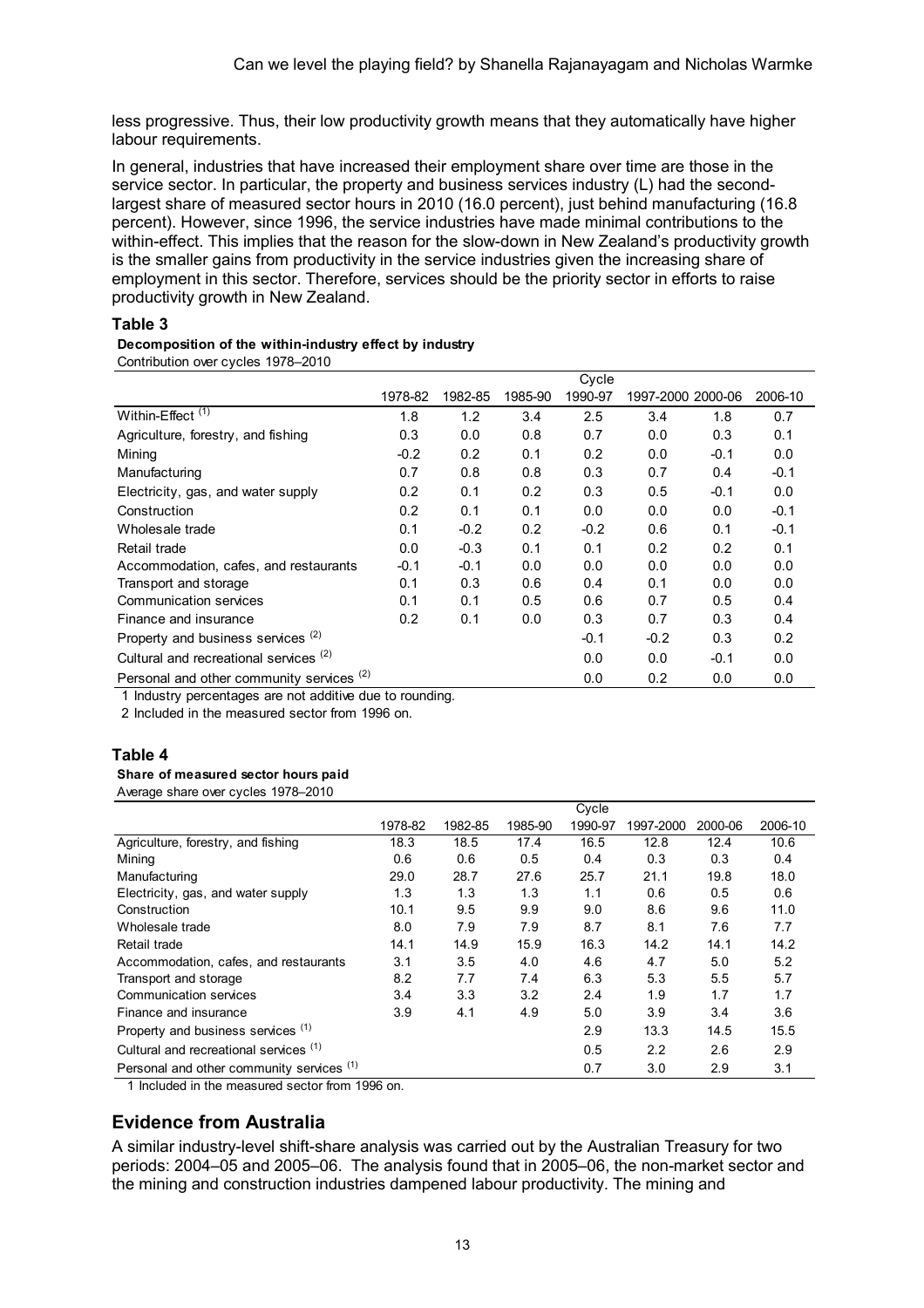construction sectors "subtracted around 0.3 of a percentage point...as a fall in within mining productivity more than offset a strong positive contribution due to an increasing share of employment" (Ewing, Fenner, Kennedy & Rahman, 2007, p14).

The fall in labour productivity in the mining sector was due largely to capital shallowing<sup>10</sup>. This is because there has been a rapid increase in investment in labour in mining in response to large increases in commodity prices. However, at this time (2005–06), it was yet not reflected in higher output. Furthermore, studies (see Gruen & Kennedy, 2006) have shown that it takes around five years for increases in mining investment to be transformed into high output growth. Additionally, decreasing production in the oil sub-industry has also contributed to declining productivity growth in mining.

## Conclusion

This paper focused on the impact of structural changes on labour productivity growth in measured sector industries in New Zealand. It was based upon previous shift-share analyses and studies that showed that structural change played an important role for aggregate productivity growth. The results reported here, based on the 14 industries in the measured sector between 1978 and 2010, indicate that structural change does matter. From 1997 to 2006, New Zealand has been directing its labour resources towards low productive industries, resulting in reduced productivity gains at the aggregate level. However more recently, New Zealand has begun to change its economic structure, shifting employment toward high productive industries.

Potential future work includes carrying out a similar shift-share analysis for Australia to make cross-country comparisons, and using econometric testing to validate our results.

# References

2025 Taskforce (2009, November). Answering the \$64,000 question: Closing the income gap with Australia by 2025. Available from www.treasury.govt.nz.

Baldwin, J R, Maynard, J, Tanguay, M, Wong F, & Yan B (2005). A comparison of Canadian and US productivity levels: An exploration of measurement issues. Ottawa: Statistics Canada.

Biatour, B, Fiers, J, Kegels, C, & Michel, B (2007, March). Growth and productivity in Belgium. Federal planning bureau, working paper 5-07. Available from www.euklems.net.

Black, M, Guy, M, & McLellan, N (2003, June). Productivity in New Zealand 1988 to 2002. New Zealand Treasury Working Paper 03/06. Available from www.treasury.govt.nz.

Ewing, R, Fenner, S, Kennedy, S, & Rahman, J (2007, June). Recent productivity outcomes and Australia's potential growth. Treasury working paper, 2007–04. Available from www.treasury.gov.au.

Fabricant, S (1942). Employment in Manufacturing, 1899–1939. New York: National Bureau of Economic Research.

Fagerberg, J (2000). Technological progress, structural change and productivity growth: a comparative study. Structural Change and Economic Dynamics, 11, 393–411.

Massell, B F (1961). A disaggregated view of technical change. Journal of Political Economy, 69, 547–557.

Ministry of Economic development (2011). Economic development indicators 2011. Chapter 3, p44–49. Available from www.med.govt.nz.

 $\overline{\phantom{a}}$  $10$  Decrease in capital available per worker.